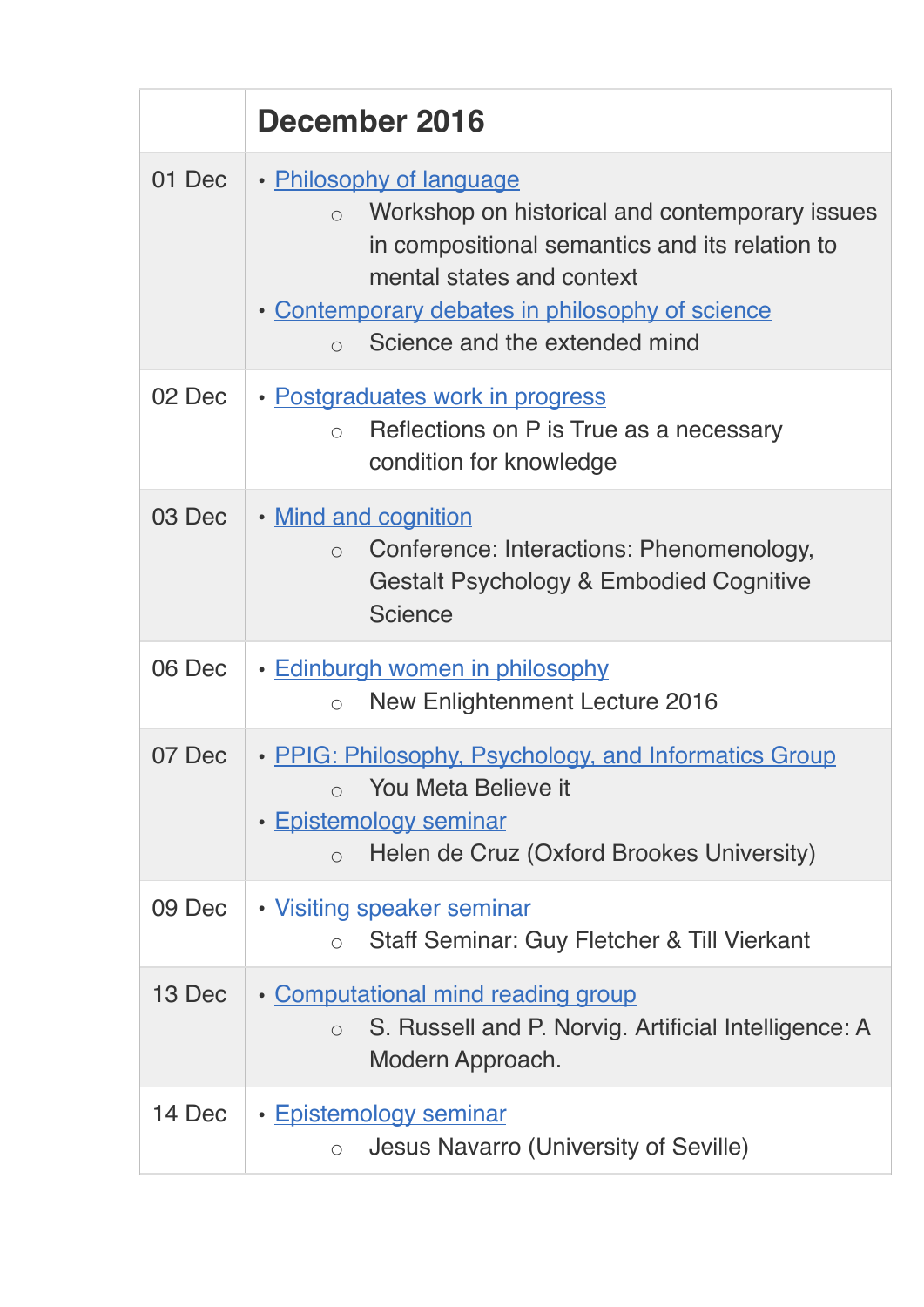|        | <b>November 2016</b>                                                                                                                                                                                                                        |
|--------|---------------------------------------------------------------------------------------------------------------------------------------------------------------------------------------------------------------------------------------------|
| 01 Nov | • Computational mind reading group<br>S. Russell and P. Norvig. Artificial Intelligence: A<br>$\bigcirc$<br>Modern Approach.<br>• PPIG: Philosophy, Psychology, and Informatics Group<br><b>Enhancement Through Coordination</b><br>$\circ$ |
| 02 Nov | • Epistemology seminar<br>Mark Alfano (Delft University of Technology)<br>$\circ$                                                                                                                                                           |
| 03 Nov | • Contemporary debates in philosophy of science<br>Models on the Move: Migration and Imperialism<br>$\circ$                                                                                                                                 |
| 04 Nov | · Visiting speaker seminar<br>Stephan Leuenberger (Glasgow)<br>$\circ$                                                                                                                                                                      |
| 09 Nov | • Epistemology seminar<br><b>Guy Axtell (Radford University)</b><br>$\bigcirc$<br>• PPIG: Philosophy, Psychology, and Informatics Group<br>The Sense of Commitment<br>$\bigcirc$                                                            |
| 11 Nov | · Postgraduates work in progress<br><b>Faith as Extended Knowledge</b><br>$\circ$                                                                                                                                                           |
| 15 Nov | • Computational mind reading group<br>S. Russell and P. Norvig. Artificial Intelligence: A<br>$\circ$<br>Modern Approach.                                                                                                                   |
| 16 Nov | • Epistemology seminar<br>Laura Candiatto (University of Edinburgh)<br>$\circ$<br>• PPIG: Philosophy, Psychology, and Informatics Group<br>Phenomenology as Functionality: The Virtual<br>$\circ$<br><b>Cartesian Theatre</b>               |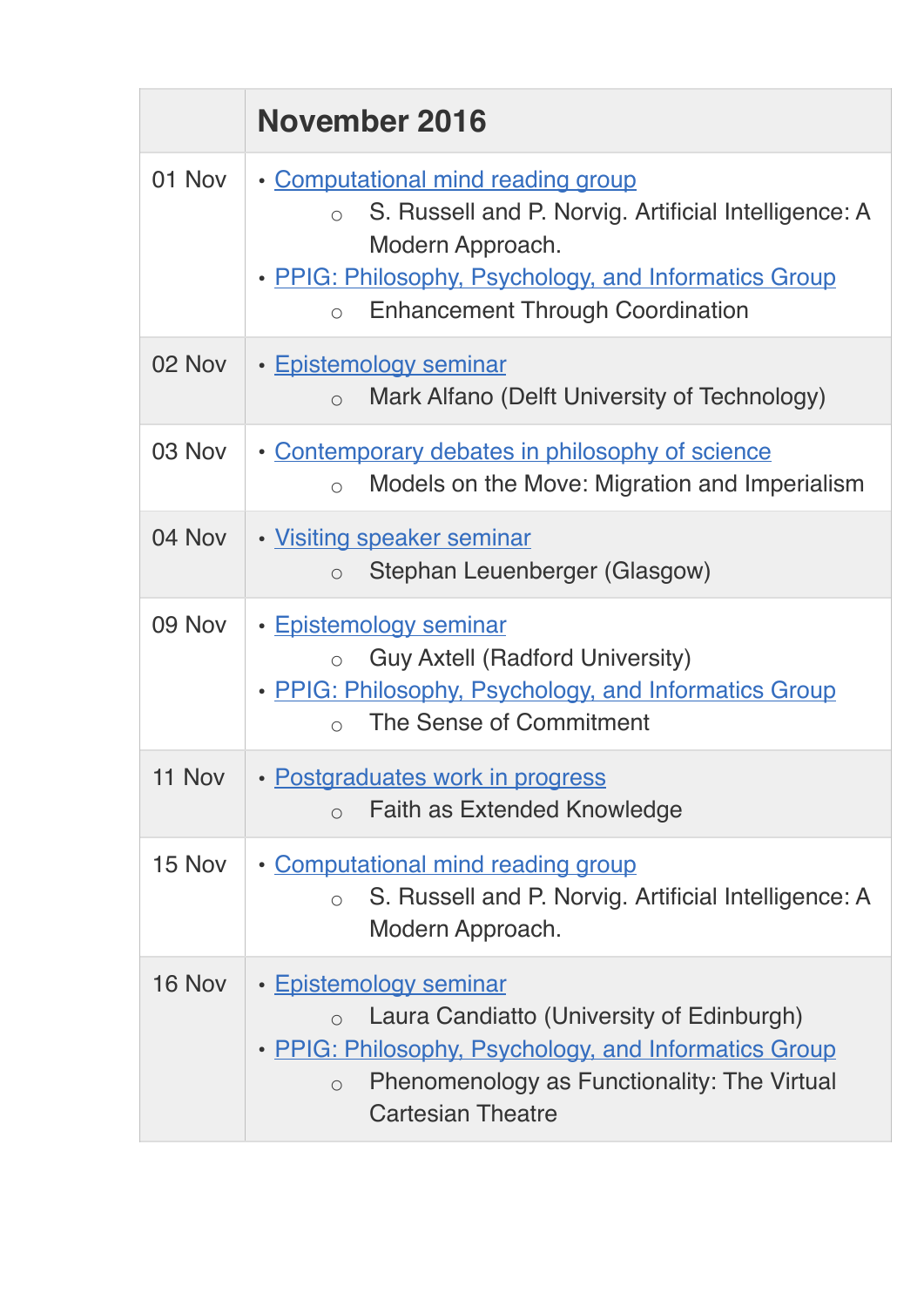| 17 Nov | • Contemporary debates in philosophy of science<br><b>Minimal Models and Non-</b><br>$\circ$<br><b>Representational Explanation</b>                                                         |
|--------|---------------------------------------------------------------------------------------------------------------------------------------------------------------------------------------------|
| 18 Nov | • Visiting speaker seminar<br>Sonia Roca-Royes (Stirling)<br>$\circ$                                                                                                                        |
| 23 Nov | • Epistemology seminar<br>Clayton Littlejohn (King's College London)<br>$\circ$<br>• PPIG: Philosophy, Psychology, and Informatics Group<br>Free will in the age of neuroscience<br>$\circ$ |
| 25 Nov | • Ancient Philosophy research seminar<br><b>Recollection in the Timaeus</b><br>$\bigcirc$                                                                                                   |
|        | October 2016                                                                                                                                                                                |
| 04 Oct | • Computational mind reading group<br>S. Russell and P. Norvig. Artificial Intelligence: A<br>$\bigcirc$<br>Modern Approach.                                                                |
| 05 Oct | • Epistemology seminar<br>$\circ$ Harvey Siegel (University of Miami)                                                                                                                       |
| 06 Oct | • Contemporary debates in philosophy of science<br>A realist's guide to handling explanatory fictions<br>$\circ$                                                                            |
| 07 Oct | · Visiting speaker seminar<br>Elizabeth Ashford (St Andrews)<br>$\circ$                                                                                                                     |
| 12 Oct | • PPIG: Philosophy, Psychology, and Informatics Group<br>The experience of acting and the structure of<br>$\circ$<br>phenomenal consciousness                                               |
| 13 Oct | • Ethics reading group<br>Prioritarianism and the Separateness of Persons<br>$\circ$                                                                                                        |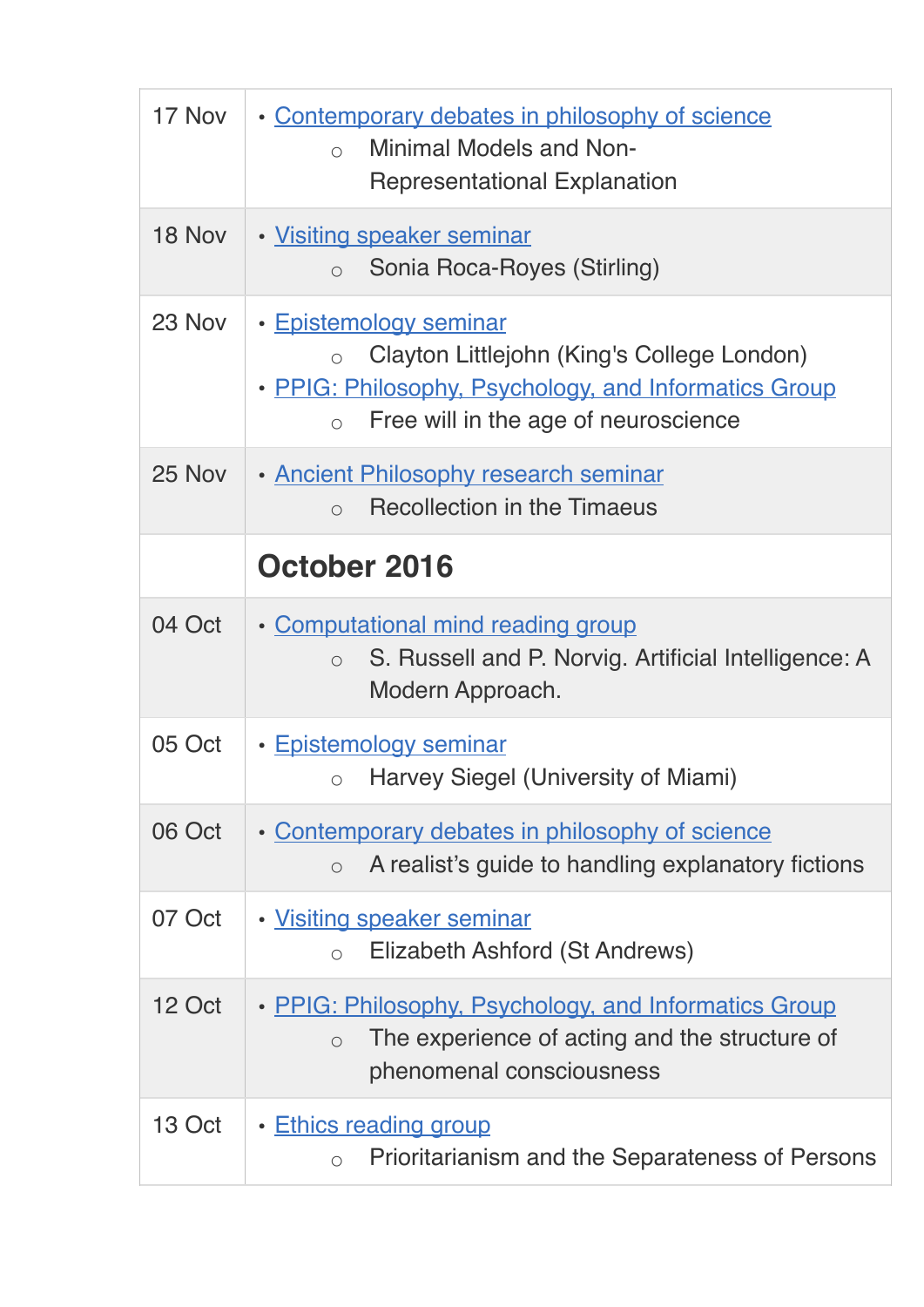| 14 Oct | • Postgraduates work in progress<br>Neuro-Democracy: Self-Organization of<br>$\circ$<br><b>Embodied Mind</b>                                   |
|--------|------------------------------------------------------------------------------------------------------------------------------------------------|
| 18 Oct | • Computational mind reading group<br>S. Russell and P. Norvig. Artificial Intelligence: A<br>$\circ$<br>Modern Approach.                      |
| 19 Oct | • Epistemology seminar<br>Margot Strohminger (University of Antwerp)<br>$\circ$                                                                |
| 20 Oct | • Contemporary debates in philosophy of science<br>The Sommerfeld Miracle<br>$\bigcap$                                                         |
| 21 Oct | • Visiting speaker seminar<br>Adina Roskies (Dartmouth)<br>$\circ$                                                                             |
| 26 Oct | • PPIG: Philosophy, Psychology, and Informatics Group<br>Do as I say and as I do: imitation, pedagogy,<br>$\bigcirc$<br>and cumulative culture |
| 27 Oct | • Ethics reading group<br><b>Patient-Relativity in Morality</b><br>$\circ$                                                                     |
| 28 Oct | • Postgraduates work in progress<br>Utilitarianism and Ought-Implies-Can<br>$\bigcirc$                                                         |
|        | <b>September 2016</b>                                                                                                                          |
| 07 Sep | • Epistemology seminar<br>Simona Chiodo (Politecnico di Milano)<br>$\bigcirc$                                                                  |
| 20 Sep | • Computational mind reading group<br>S. Russell and P. Norvig. Artificial Intelligence: A<br>$\circ$<br>Modern Approach                       |